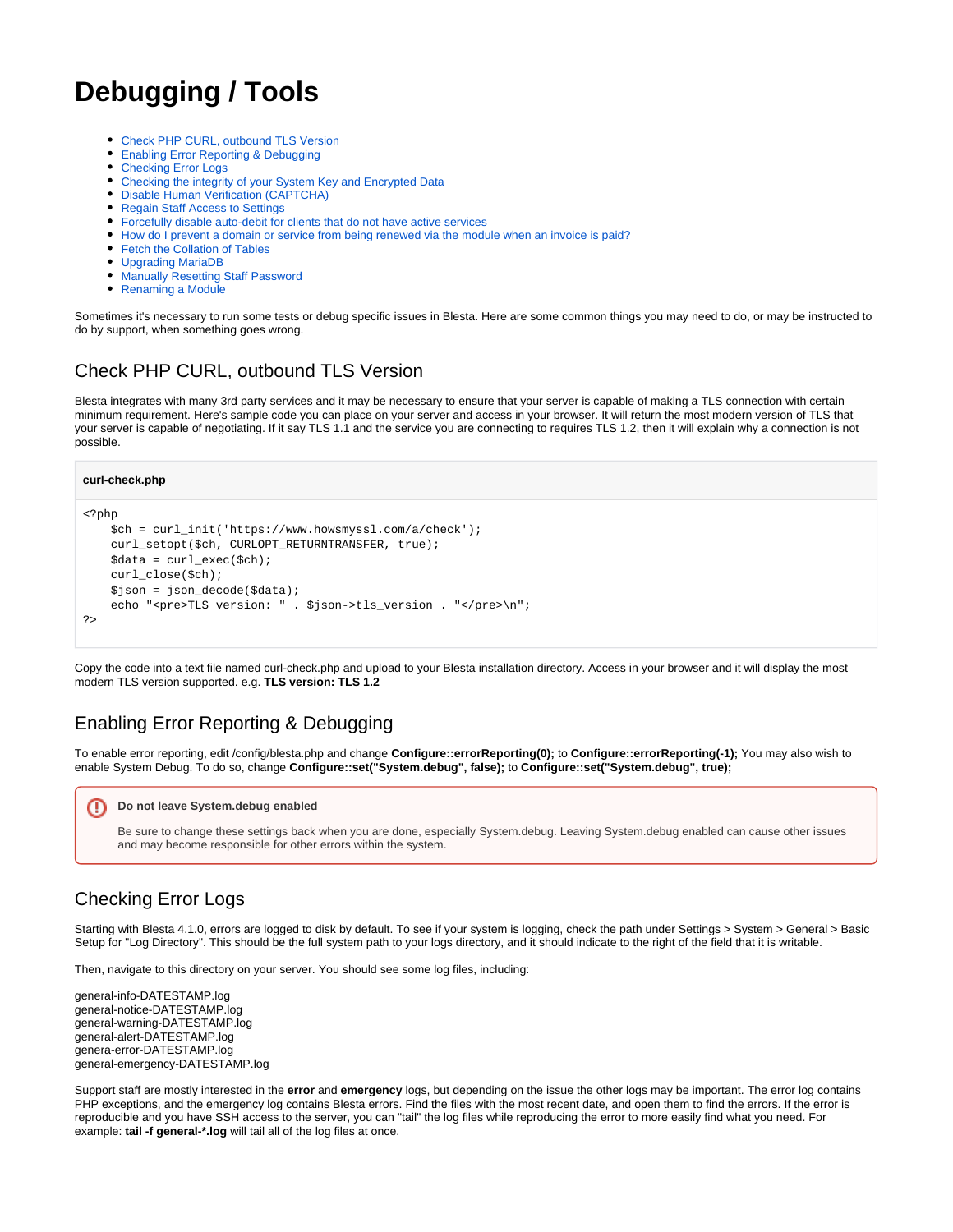## Checking the integrity of your System Key and Encrypted Data

The /config/blesta.php file contains a very important Blesta.system\_key. This key is generated during installation and must match the original database. If the key is changed, all encrypted data will be irrecoverable and your installation will be permanently broken.

To check your system, follow these steps:

- 1. Download the SystemKeyTest.zip file below.
- 2. Unzip the file.
- 3. Upload admin\_keytest.php to ~/app/controllers/
- 4. Visit /admin/keytest in your browser.
- 5. Observe the output.

| SystemKeyTest.zip |  |
|-------------------|--|
|                   |  |
|                   |  |

### <span id="page-1-0"></span>Disable Human Verification (CAPTCHA)

If you enable a Human Verification / CAPTCHA's for staff logins, and are then unable to login, you may disable Human Verification for the company using the following query. Please note that this will disable Human Verification / CAPTCHAs for the entire company. If you are using multi-company and the issue affects a company ID other than 1, update the query to replace the company ID with the desired company ID.

```
UPDATE `company_settings` SET `value` = 'a:0:{}' WHERE `company_settings`.`key` = 'captcha_enabled_forms' AND 
`company_settings`.`company_id` = 1;
```
After running this query, login to Blesta and visit Settings > Company > General > Human Verification. Adjust your settings and re-enable Human Verification / CAPTCHA's for the desired forms.

### <span id="page-1-1"></span>Regain Staff Access to Settings

If you edit your own staff group and lock yourself out of the staff settings area, you can regain access by adding ACL permissions to edit your staff group back manually by running the following query:

```
UPDATE acl_acl INNER JOIN acl_aco ON acl_aco.id = acl_acl.aco_id SET acl_acl.permission = 'allow' WHERE acl_aco.
alias = 'admin_system_staff' AND acl_acl.action = 'editgroup' AND acl_acl.aro_id = 1;
```
Then, access the edit group page at the URL ~/admin/settings/system/staff/editgroup/1/ and you can grant permissions to any others that may have been erroneously removed.

#### <span id="page-1-2"></span>Forcefully disable auto-debit for clients that do not have active services

Clients who have no active services, yet have open invoices with auto-debit enabled will be charged. This query will create a client setting for autodebit and set it to false for any clients that do not have any active services. **Backup your database first!**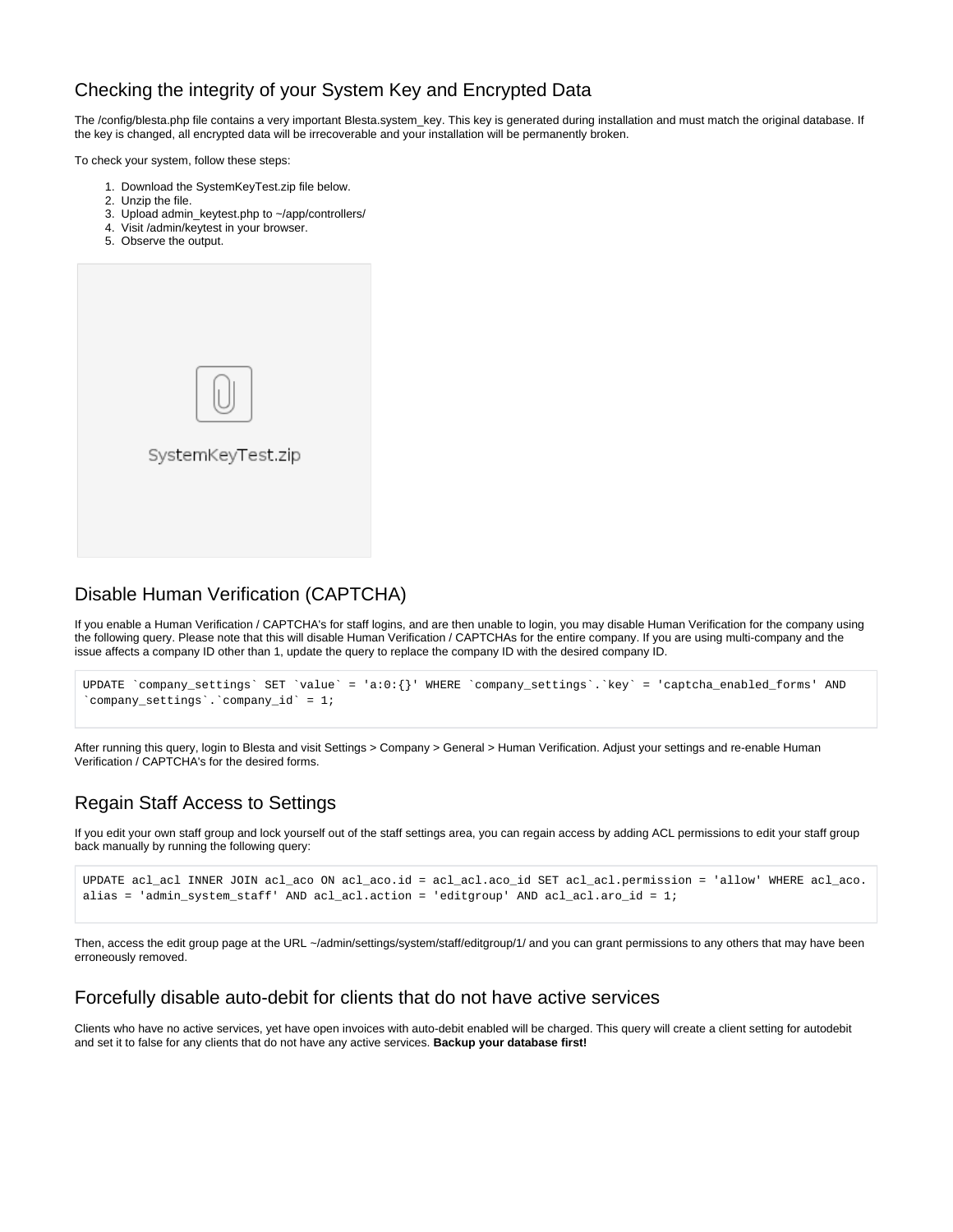```
INSERT INTO client_settings (client_settings.key, client_settings.client_id, client_settings.value) SELECT 
'autodebit', `clients`.`id`, 'true' FROM `clients` LEFT JOIN `services` ON `services`.`client_id` = `clients`.
`id` AND `services`.`status` = 'active' LEFT JOIN `client_settings` ON `client_settings`.`client_id` = 
`clients`.`id` AND `client_settings`.`key` = 'autodebit' WHERE `services`.`id` IS NULL AND `client_settings`.
`key` IS NULL;
```
#### <span id="page-2-0"></span>How do I prevent a domain or service from being renewed via the module when an invoice is paid?

Sometimes, particularly with domains the domain could be renewed outside of Blesta. We recommend that you let Blesta handle these renewals automatically. If for some reason you need to prevent that from happening you will need to remove the relevant record from the service\_invoices table where invoice\_id=your invoice id, and service\_id=your service id.

#### <span id="page-2-1"></span>Fetch the Collation of Tables

This query can be useful for fetching the collation of your database tables. Replace DATABASE-NAME with your database name. The query should return each collation found and the tables that use it.

```
SELECT table_collation AS collation,GROUP_CONCAT(table_name) AS tables FROM information_schema.tables WHERE 
table_schema='DATABASE-NAME' GROUP BY collation;
```
#### <span id="page-2-2"></span>Upgrading MariaDB

The recommended requirements for Blesta 5.0+ includes MySQL 5.7.7+ or MariaDB 10.2.2+. If you are running MariaDB < 10.2.2, you can upgrade to 10.2.x using this script.

First, backup all databases.

```
mysqldump -u root -p --all-databases > all_databases.sql
```
On CentOS 7.x with no root password set. use "mysql\_upgrade -u root -pPASSWORD" if there is a password.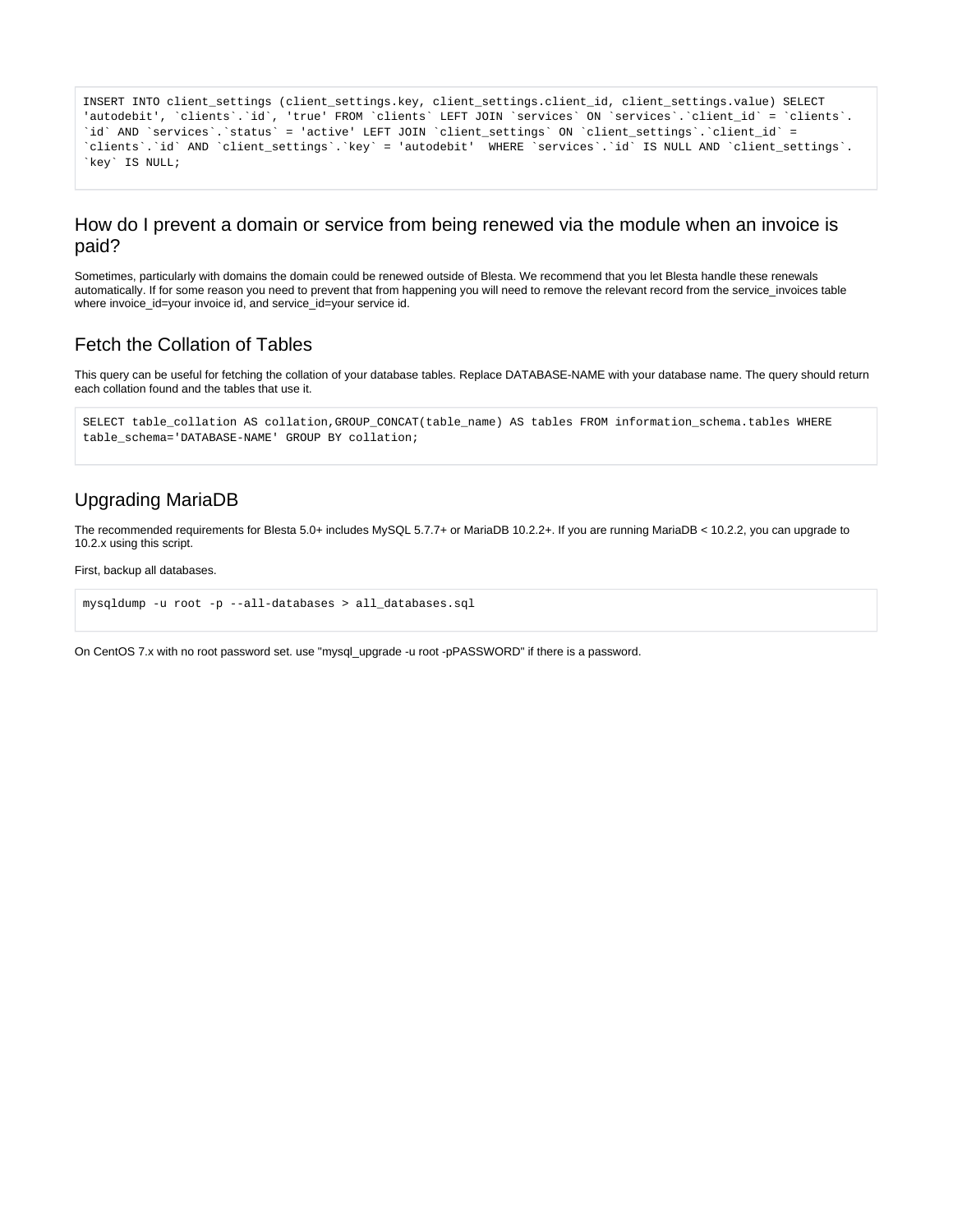```
#!/bin/bash
# Upgrade MariaDB to 10.2
# ------- REPLACE MARIADB -------
# Set up MariaDB 10.2 repo
cat >/etc/yum.repos.d/MariaDB10.repo <<EOL
[mariadb]
name = MariaDB
baseurl = http://yum.mariadb.org/10.2/centos7-amd64
gpgkey=https://yum.mariadb.org/RPM-GPG-KEY-MariaDB
gpgcheck=1
EOL
# Stop MariaDB
systemctl stop mariadb
# Remove old MariaDB
yum -y remove mariadb-server mariadb mariadb-libs
yum clean all
# Install MariaDB 10.2
yum -y install MariaDB-server MariaDB-client
# UNCOMMENT IF YOUR PHP MYSQL PACKAGE IS php-mysql
#yum -y install php-mysql
systemctl enable mariadb
systemctl start mariadb
mysql_upgrade
# Re-install postfix!
# UNCOMMENT IF RUNNING VIRTUALMIN OR POSTFIX
#yum install postfix -y
#systemctl enable postfix
#systemctl start postfix
```
#### <span id="page-3-0"></span>Manually Resetting Staff Password

There are a couple ways to reset your staff password, from simplest to most complex. Follow these steps in order until your password has been successfully reset:

- 1. To reset the staff password visit /admin/login and click the "Reset My Password" link. Enter your username, and click the "Reset Password" button. You should get an email with a password reset link within a few minutes.
- 2. If you don't get an email, ensure that your username is correct. In phpMyAdmin or other MySQL database utility, look in the users table. Your username should appear in the "username" column, typically where id equals 1, as the primary staff account is the first user to be created. Try using the password reset option above with the correct username.
- 3. If that still doesn't work, you will need to temporarily enable legacy passwords.
	- a. Please see [Encryption](http://docs.blesta.com/display/user/Configuration+Files#ConfigurationFiles-Encryption) in the user manual, specifically Blesta.auth\_legacy\_passwords and set it to true.
	- b. Then, in the users table for your username, update the password field to: 5f4dcc3b5aa765d61d8327deb882cf99
	- c. Then, try logging in with your username and the password password. Reset your password.
	- d. Then, change Blesta.auth\_legacy\_passwords back to false.

### <span id="page-3-1"></span>Renaming a Module

In some rare cases it may be necessary to rename a 3rd party module. For example, if you are using a third party module named TestModule, and we release an official module called TestModule, you may wish to rename third party module so that it is not overwritten by the official module.

Before proceeding, make sure you really need to rename the module and be sure to back up your files + database. If you encounter any issues, Λ roll back your changes.

The first step is to rename the module directory and primary module file

- /components/modules/testmodule becomes /components/modules/testmoduleold
- Rename /components/modules/testmodule/testmodule.php to /components/modules/testmodule/testmoduleold.php

The second step is to update the class name in testmoduleold.php from: